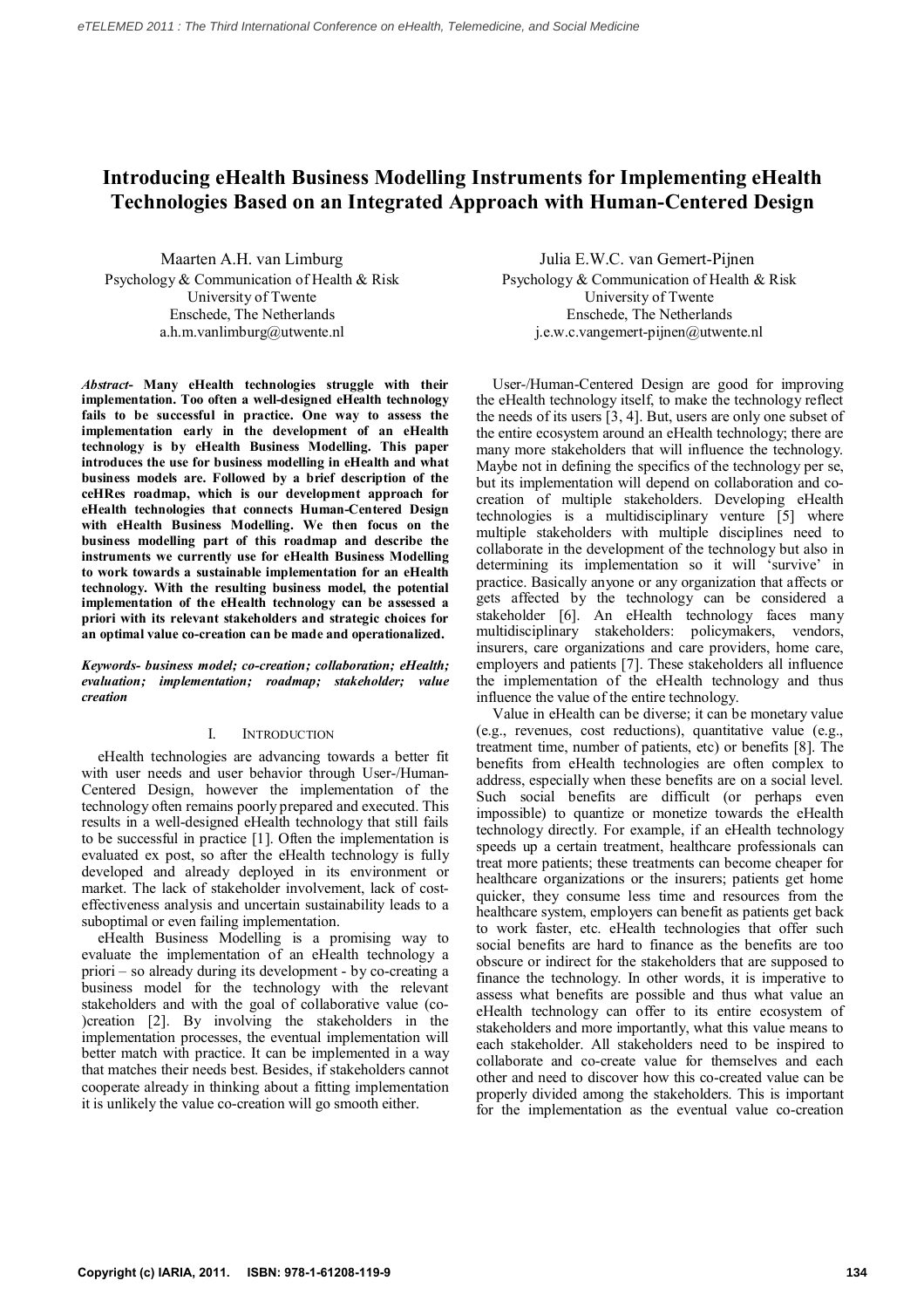determines whether the eHealth technology is considered sustainable and cost-effective.

How this value co-creation is ultimately done can be described in a business model as it is geared to describe the total value creation with multiple stakeholders [9]. A business model can transcend just one focal organization and looks at how value can be co-created and shared with other stakeholders [9]. This makes it suitable for guiding an implementation for an eHealth technology.

## II. BUSINESS MODELS

Attention for business models grew in the last decade when the methods of doing business became more complex and more networked due to globalization and the rise of the Web 2.0 that made a whole new range of value creating opportunities appear in the form of Internet-based products and services [10]. Prime examples of successful Internet companies are e.g., Google, eBay and Facebook that totally rely on making money through Internet services. These companies experimented with totally new business models that fitted these new opportunities that Web 2.0 brought [11].

Known as eHealth  $\left[12\right]$ , the Internet is seen as a promising venture to reorganize current healthcare services. Healthcare services currently are under a lot of stress when it comes to their affordability, accessibility and quality [13]. Grossman even states that with the current organization of the healthcare system in the USA about  $30$  to 40% of the healthcare costs are spent on inefficiency [14]. In many cases the "business" of business models in eHealth lays not directly in making profit, but the real profit lays in reducing costs at other stakeholders. However new ideas to improve healthcare - and that captures these cost reductions at the right stakeholders - require attention for new business models that fit eHealth in order to successfully implement these new ideas [14].

A business model is defined as the rationale of how an organization creates, delivers and captures value [15]. As mentioned earlier, value is determined by the stakeholders as they want to benefit from the eHealth technology, then they consider the technology valuable. A business model contains a strategic and bird's eye description of how stakeholders cooperate and co-create value, how the eHealth technology reaches its users and how the value can be offered in a sustainable and cost-effective way. Figure 1 shows the Business Model Canvas by Osterwalder, a currently popular business model 'blueprint' containing nine core concepts that constitute the whole rationale of value creation. Through market analysis, stakeholder needs assessments and various other instruments this canvas can be filled up with strategic choices that determine the rationale of value creation. The left side (key partners, key activities, key resources and the costs they generate) describes the organizational aspects of the value proposition, the right side (customer segments, customer relations, distribution channels and the revenues they generate) the customer/market side.



For example, a business model can describe how a teledermatology website can reduce time at dermatologists by letting patients upload photos of their skin problems. They do not have to visit and the dermatologist can perform his diagnosis on the uploaded photo. This saves healthcare insurance companies and employers a lot of time and money. In this example the healthcare insurance companies have to pay a fraction of the original fee for dermatologists and, because of this optimization, benefit financially. Other benefits are that the dermatologists can diagnose more patients a day, patients can 'see' the doctor when it fits their schedule and there are even possibilities for social benefits that might interest health insurance companies, government and employers. This example shows that as long as all these stakeholders enjoy benefits from this tele-dermatology website they are willing to cooperate and collaborate. Here are opportunities for an eHealth technology. It is the challenge in defining a business model to find this ideal 'fit' for the stakeholders. The better this 'fit', the more value the business model yields and the implementation is more costeffective and sustainable.

The market and technological possibilities evolve rapidly and these uncontrollable changes have consequences for the eHealth technology: The technology has to be kept up-todate technically and that it still meets the user needs, but also the implementation needs to be dynamic as the business model needs to be kept up-to-date too [16, 17]. That is why eHealth Business Modelling is a continuous process that carries on even after the eHealth technology is deployed. Stakeholders can come and go, their value needs can change over time, all these things need to be dealt with when business modelling. A good business model needs to be a continuous rediscovery by constantly evaluating and improving earlier made assumptions [16].

Despite the fact that every organization operates with an underlying business model (even if the organization never explicitly made one they still operate with certain strategic objectives that can be seen as a business model) and the currently growing attention for business models in popular literature [18], research into business modelling is still a novel phenomenon and in the eHealth context even more so. eHealth development requires methods how eHealth business models can be defined, what eHealth business models are possible, what these business models exactly mean to the implementation of different types of eHealth technologies, etc.

## Figure 1. Business Model Canvas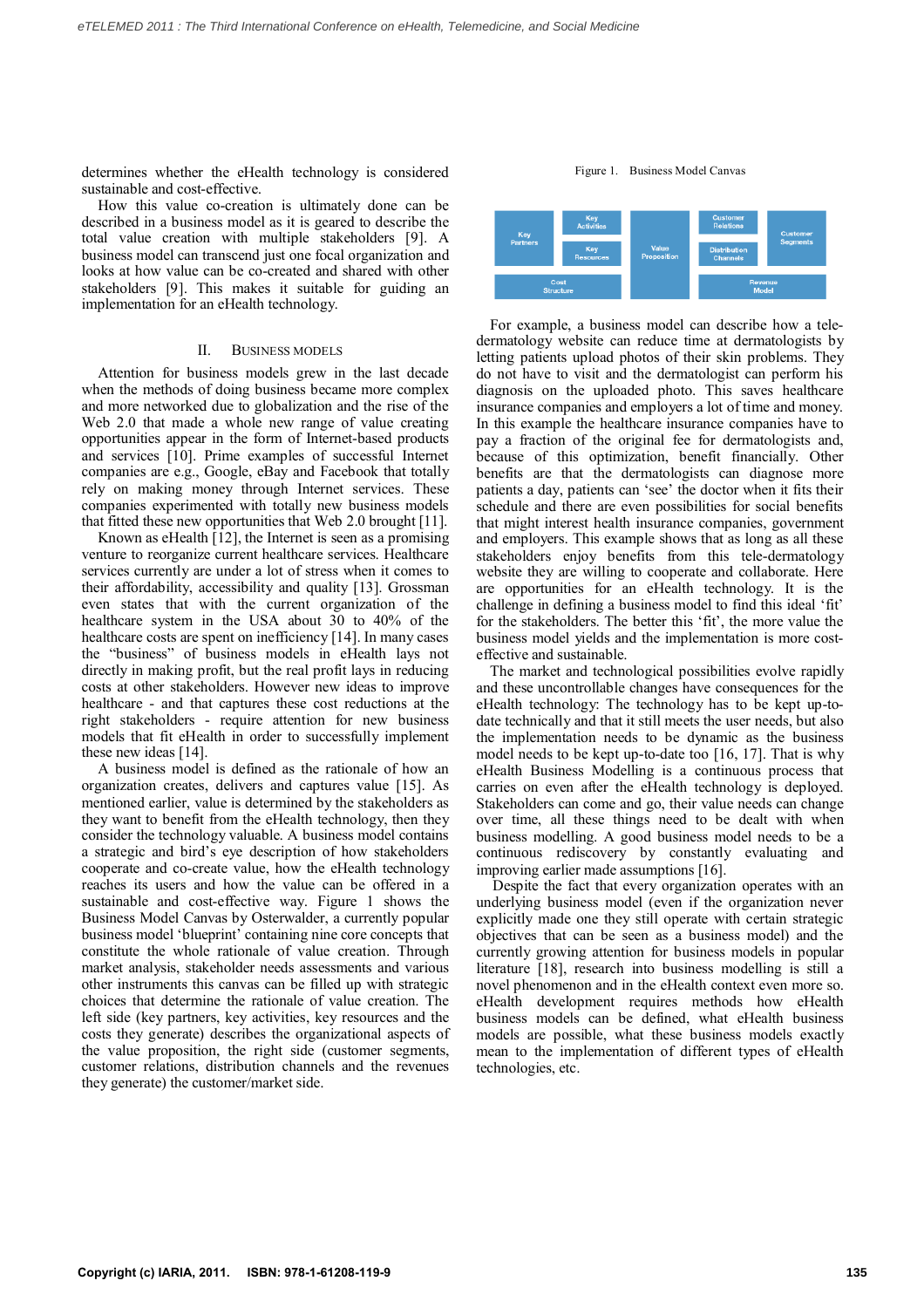#### III. CEHRES ROADMAP

We developed the ceHRes Roadmap (Figure 2) that combines the principles of Human-Centered Design and eHealth Business Modelling in a holistic and interwoven approach.

In each of these concepts both Human-Centered Design and eHealth Business Modelling have a set of instruments that can be used to develop and implement the eHealth technology. This combination of Human-Centered Design, eHealth Business Modelling and the technical development is similar to the idea behind Yusof's HOT-fit framework [19], who states that eHealth technologies need to be evaluated on the Human, Organization and Technology dimensions. Our roadmap takes it further than evaluation but guides the entire development of an eHealth technology on the same dimensions.

Figure 2. CeHRes Roadmap



The whole development of an eHealth technology goes through five concepts:

- contextual inquiry,
- value specification,
- design,
- operationalization,
- summative evaluation.

Every step in between the concepts is also evaluated; hence the iteration loops in the figure. This evaluation is formative as it improves earlier findings and assumptions with new insights.

The approach described by the roadmap allows the developed eHealth technology to be persuasive and sensemaking so that it meets its users' needs and behavior and at the same time the attention for the business model makes the development of the eHealth technology value-driven by involving the relevant stakeholders. This way the implementation gets prepared during the whole development and is an important part of development. Developing a good eHealth technology but with a poor implementation forfeit a lot of potential value.

#### IV. EHEALTH BUSINESS MODELLING INSTRUMENTS

In this article we focus on the bottom part (Figure 3) of the roadmap, the eHealth Business Modelling part, and we will introduce the current lineup of eHealth Business Modelling instruments per each of the aforementioned five concepts.

Figure 3. eHealth Business Modelling Instruments



## *A. Contextual Inquiry*

In this stadium it is important to prepare and plan the project as well as finding out whether what the exact problem is and if an eHealth technology is the right solution to this problem.

First the project strategy needs to be determined. There will be certain predetermined goals, conditions and constraints (finances, time, etc) that will influence the project straight from the start and these have to be well documented and communicated in a project strategy.

The next step is to analyze the problem. An eHealth technology is a solution for a certain problem. For example, by improving an inefficient process, by fixing inefficient information sharing, or by creating a new tool. It is dangerous to leap too quickly towards a solution as in those cases the technology might not properly solve the problem as the exact problem is more complex than assumed. The development of eHealth technologies is often too technology-driven, resulting in great state-of-the-art technologies but with problematic implementations. In order to take the proper action, the problem needs to be carefully assessed [20].

When the problem is understood it is possible to choose a focus on what problems the eHealth technology shall deal with and what solutions can be offered, obviously this focus needs to fit within the project strategy.

Also while analyzing the problem, the persons or organizations that experience the problem become apparent. These people are all stakeholders [6] and influence the implementation. In a relationship diagram these stakeholders can be mapped (Figure 4).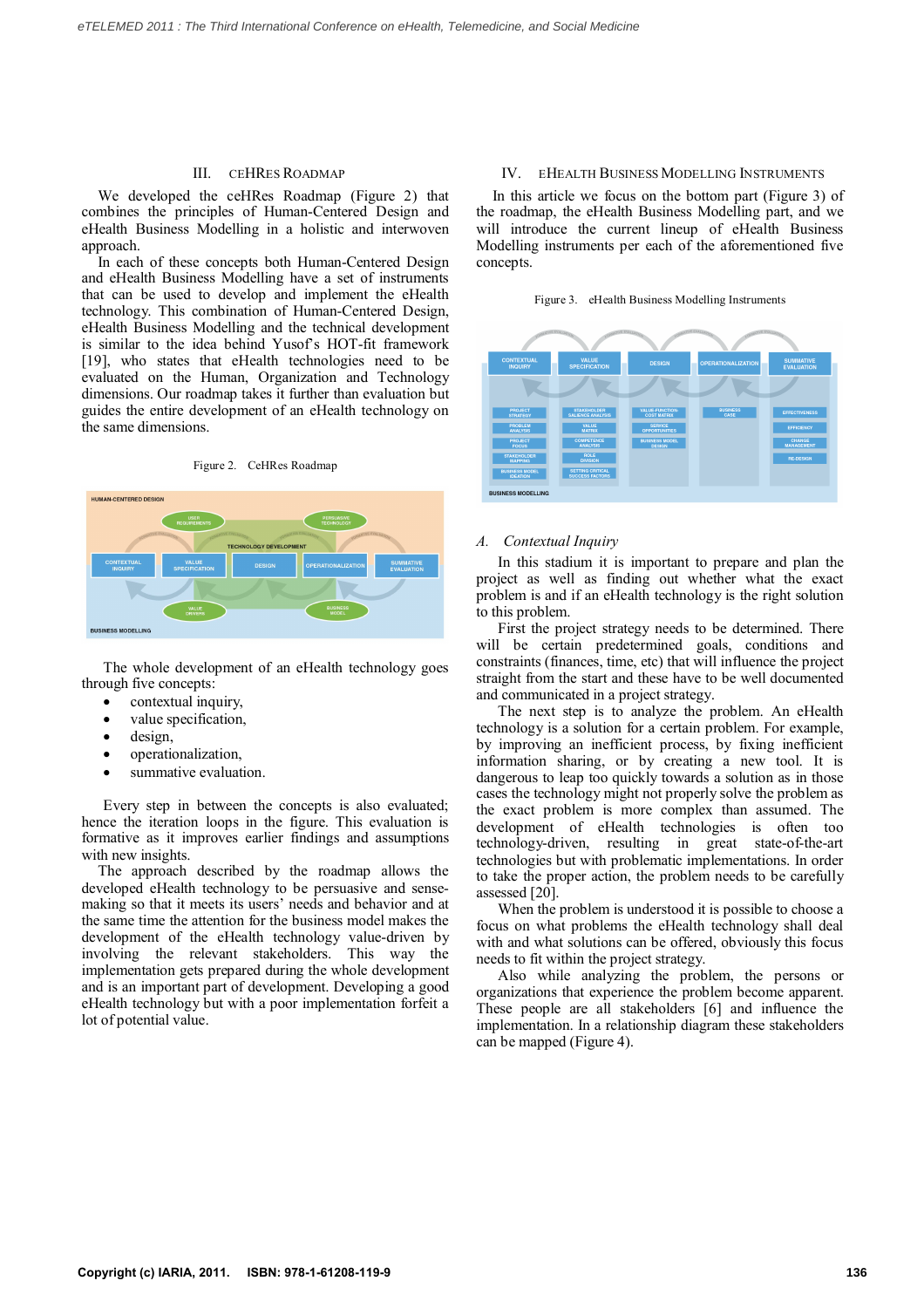Before starting with the actual development of the technology its implementation can already be explored in the 'ideation'-phase [15]. Obviously these ideated business models contain a lot of assumptions but the opportunities of the technology can be assessed and communicated with the stakeholders already to assess whether or not the eHealth technology can be made sustainable.

#### *B. Value Specification*

The eHealth technology will face different type of stakeholders each with their own value needs. How can these value needs be input for the implementation? What value can the technology offer?

First, the salience of the stakeholders to the project can be ranked [21]. Obviously the value needs of important stakeholders will have more effect on the technology and the implementation than the value needs of less important stakeholders. In Figure 4 we gave the stakeholders from the tele-dermatology example a salience number in between 1 to 5.





The same ranking can be applied on all the value needs that stakeholders specify. Some value needs are considered more important than others. These rankings can be put in a value matrix that calculates weighted rankings taking the importance of stakeholders and the importance of value needs in account. This helps in comparing and accumulating value for the design phase.<br>In the competence

In the competence analysis the organizational consequences for offering these values can be surfaced by analyzing the necessary activities and resources.

The next step is to find the optimal distribution of these competences. eHealth technologies need to deal with multidisciplinary stakeholders so some activities can best be performed by specific organizations. This will result in partnerships and possibly even in an open or networked business model [22, 23] where organizations depend their value creation on each other. For co-creation of value, willingness for continuous cooperation and collaboration among stakeholders is very important. Cooperation can lead for individual organizations to reach their goals more fully [23]. This continuous cooperation will determine the sustainability of the eHealth technology.

Some value needs are vital for the success of the technology and its implementation (they will score very high in the value matrix). In management these elements are often referred to as Critical Success Factors. In order to monitor these factors later on in the evaluation, they have to be set first.

#### *C. Design*

After completing most of the analyses to understand the environment, stakeholders and value of the eHealth technology, this phase deals with synthesizing the actual business model.

First, the value-function-cost matrix allows comparing value with estimated costs. With User-/Human-Centered Design the value can be specified into functional design conform the needs of the users. The development costs per value can be estimated. Functionalities that cost a lot of money but add little extra value to the technology and its implementation should be less interesting. Besides that, functionalities that score high in the value matrix should be prioritized to be developed first.

Not all value can be captured with the technology itself, some value derives from offering services next to the eHealth technology. These service opportunities are part of the business model as they improve the overall value of the eHealth technology and implementation.

The final stage of the design is to actually combine all insights from previous instruments together in a business model. There are various existing business model templates (Figure 1 for example) that can be filled up with the strategic choices that will yield the most optimal sustainability and cost-effectiveness for the eHealth technology.

#### *D. Operationalization*

The business model is a strategic tool; it still needs to be operationalized so that it can be put to practice. This can be done by specifying a business case based on the business model. A business case contains financial calculations, scenarios and is much more concrete in describing the activities, resources and planning necessary for the eHealth technology and its operationalization.

#### *E. Summative Evaluation*

Once the business model is operationalized and the eHealth technology deployed in practice, it is imperative to monitor the sustainability and cost-effectiveness. This can be done by monitoring the previously set Critical Success Factors and through technical monitoring tools that keep track of usage parameters.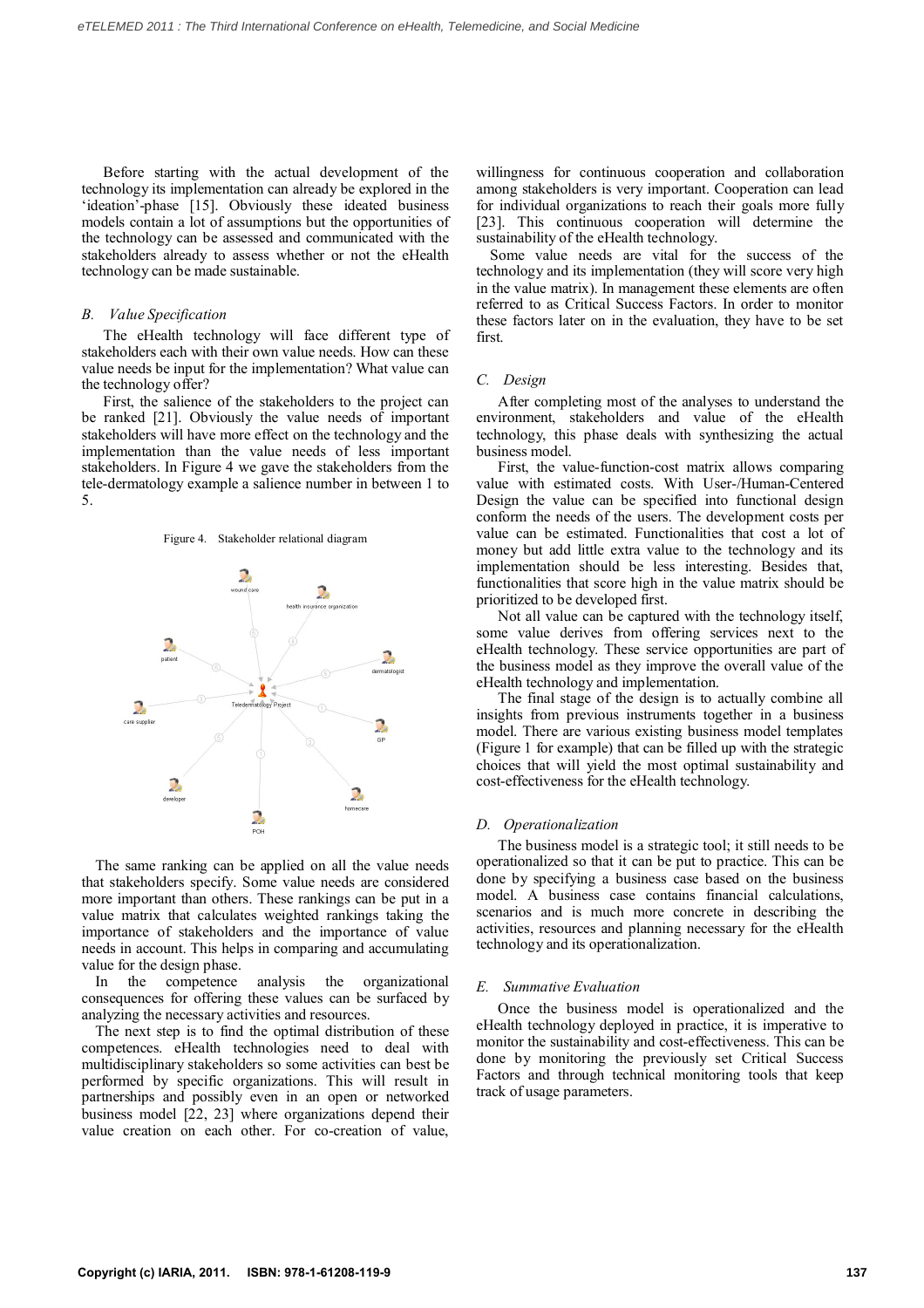When it starts to show that the sustainability and costeffectiveness are becoming weaker, it is time to take action. A business model is a dynamic object and thus if it really shows necessary, changes have to be planned and made to the implementation of the eHealth technology and maybe also the eHealth technology itself.

When small changes seem not enough anymore to keep the implementation sustainable, a big overhaul in the form of a total re-design is an option to improve or redo the eHealth technology and its implementation. This may sound drastic but technologies come and go, so a re-design is only a matter of time.

### V. FUTURE RESEARCH

We are testing the eHealth Business Modelling instruments in various eHealth research projects. We see the eHealth Business Modelling as an opportunity to improve the sustainability and cost-effectiveness of the the sustainability and cost-effectiveness implementation of eHealth technologies. It is imperative that the current instruments fit multiple eHealth projects, add the right input in the implementation process, and can deal with the multidisciplinary nature of eHealth.

Our current piloting projects are in various phases of the roadmap. Future publications will further specify the instruments one concept at a time, and our learning experiences from how they were applied on said pilot projects.



Figure 5. Current state of instruments in the ceHRes roadmap

Also we will continue our research in the combination (Figure 5) of Human-Centered Design, and eHealth Business Modelling to improve our ceHRes Roadmap into a holistic, interwoven approach for successfully developing eHealth technologies.

### VI. CONCLUSION

Attention for the implementation of eHealth technologies should not happen ex post of the development, but a priori and during the development. The development and implementation are strongly interwoven with one other and interdependent. Developing a technology that cannot be implemented is obviously not helpful and not really a worthwhile venture. Our roadmap combines eHealth development techniques and eHealth Business Modelling as implementation-approach to avoid such problems by making the development of the eHealth technology a value-driven process instead of the currently common technology-driven processes.

We hope that with the instruments introduced in this article, the development and implementation of eHealth technologies can advance and that this implementation through business modelling improves the sustainability and cost-effectiveness.

We are aware that a big challenge (and maybe even the biggest) in defining business models for eHealth technologies lays in finding an optimal 'fit' for all stakeholders. The goals and general need for eHealth technologies may be mutually accepted without much effort, but getting the stakeholders discuss their different needs and value perceptions and finding the right combination and right 'fit' for the eHealth technology and its implementation is a complex and lengthy task.

eHealth Business Modelling offers instruments that help finding these needs and how these needs can be transformed into value and eventually into a fitting business model that helps deploying the eHealth technology in its practice.

#### **REFERENCES**

- [1] Nijland, N., et al., Evaluation of Internet-based technology for supporting self-care: problems encountered by patients and caregivers when using self-care applications. Journal of Medical Internet Research, 2008. **10**(2).
- [2] van Limburg, A. and J. van Gemert-Pijnen, Towards innovative business modelling for sustainable eHealth applications, in eTELEMED2010. 2010: St. Martin.
- [3] Verhoeven, F., When staff handle staph: user-driven versus expertdriven communication of infection control guidelines. 2009.
- [4] Arsand, E. and G. Demiris, User-centered methods for designing patient-centric self-help tools. Informatics for Health and Social Care, 2008. **33**(3): p. 158-169.
- [5] Pagliari, C., Design and evaluation in eHealth: challenges and implications for an interdisciplinary field. Journal of Medical Internet Research, 2007. **9**(2).
- [6] Freeman, R., The stakeholder approach revisited. Zeitschrift für Wirtschafts-und Unternehmensethik, 2004. **5**(3): p. 228-241.
- [7] Cain, M. and R. Mittman, Diffusion of innovation in health care. Oakland, CA: California HealthCare Foundation, 2002.
- [8] Wilson, B. and J. Athanasiou, The Value of Healthcare IT (HIT): A Practical Approach to Discussing and Measuring the Benefits of HIT Investments. 2007, Intel.
- [9] Zott, C. and R. Amit, Business Model Design: An Activity System Perspective. Long Range Planning, 2009.
- [10] Osterwalder, A., Y. Pigneur, and C. Tucci, Clarifying business models: Origins, present, and future of the concept. Communications of the association for Information Systems, 2005. **16**(1): p. 1-25.